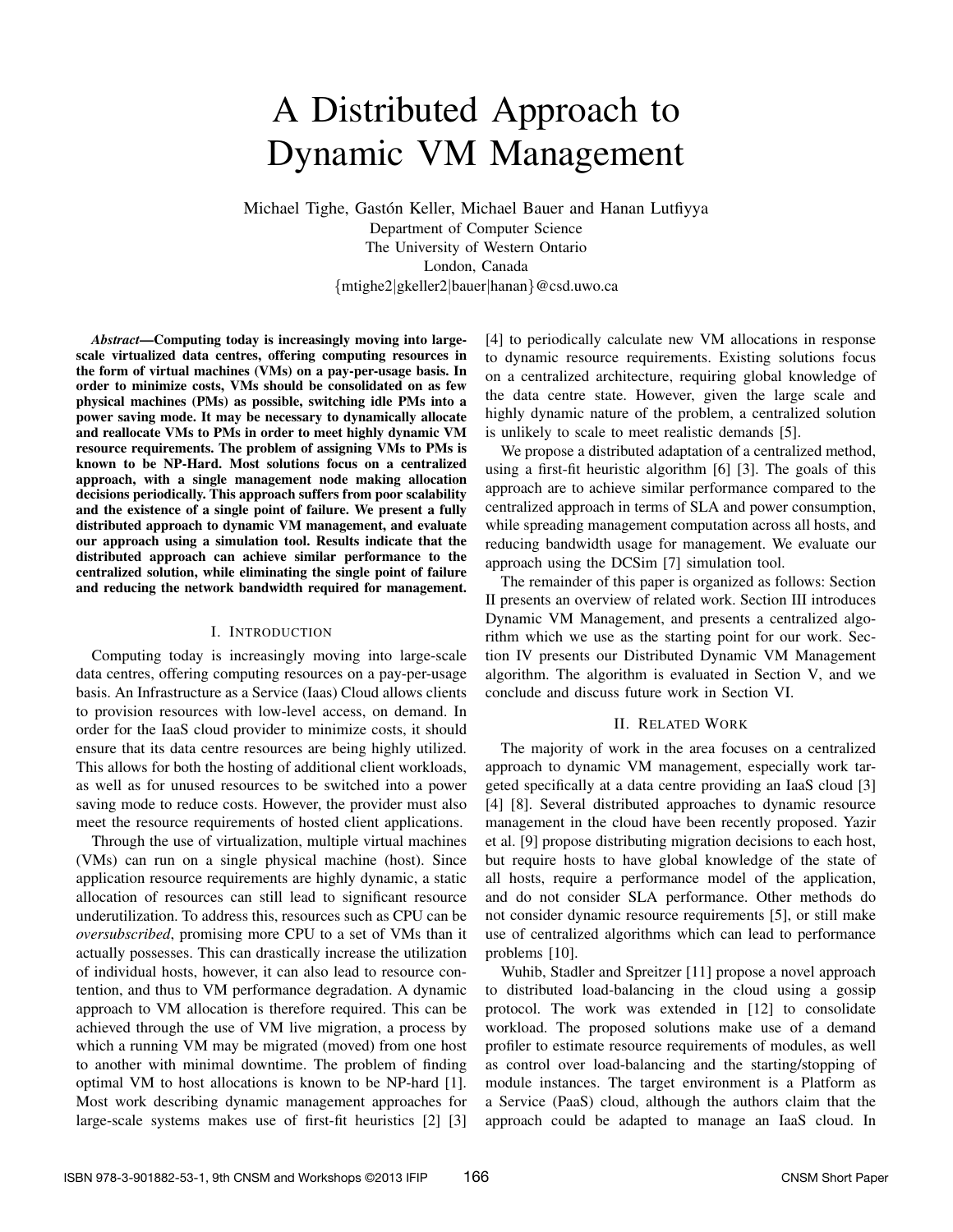contrast, our approach directly targets an IaaS environment, and does not require a demand profiler or control over loadbalancing and module instances.

Our work differs from the current literature in that we propose a distributed, decentralized approach to dynamic VM management in an IaaS environment. Several works propose distributed approaches to management in other cloud environments, which do not necessarily translate to IaaS. Other work does not consider dynamic VM resource requirements, minimizing SLA violations or minimizing power consumption. Our approach considers all of these aspects to the problem.

## III. DYNAMIC VM MANAGEMENT

We define *Dynamic Virtual Machine Management* as the dynamic allocation and re-allocation of VMs within a data centre in response to highly variable workloads and VM resource requirements. This is done by a combination of both the intelligent initial placement and allocation of VMs within the data centre, as well as the use of VM live migration to adapt VM allocations to new conditions. The primary goals are to consolidate the set of VMs onto as few physical hosts as possible, while still providing the resources each VM requires to perform up to client expectations. These goals can be expressed as: 1) *Minimize SLA violation*; 2) *Minimize power consumption*.

We define *SLA Violation* as the percentage of incoming requests to hosted client applications that are not completed due to VM resource under-provisioning. Since we are dealing with CPU oversubscription, resource under-provisioning is a result of CPU contention. We assume applications to be running interactive, request-response workloads. When a VM does not have enough resources to meet the current rate of incoming requests to the application running within it, then requests that cannot be processed immediately are dropped. The SLA Violation Percentage, which we refer to simply as *SLA Violation*, is then calculated as the percentage of incoming requests dropped and therefore not completed.

It is also important to minimize the impact of management on the operation of the data centre. Towards this objective, we include secondary goals: 1) *Minimize the number of migrations*; 2) *Minimize management bandwidth usage*.

The minimization of migrations is important to reduce bandwidth consumed by migrations and the performance impact of migration on VMs. We use this set of goals to evaluate the performance of dynamic VM management methods.

Throughout our dynamic VM management algorithms, we quantify CPU resources as *CPU units*, where 1 CPU unit is equivalent to 1MHz processor speed (e.g., a 2.5GHz processor has 2500 CPU units). The term *CPU Utilization* refers to the value  $CPU_{inUse}/CPU_{total}$  for a single host.

## *A. A Centralized Approach*

We now present an existing centralized approach employing a first-fit heuristic algorithm [6] [3], which we use as a base for developing and evaluating the distributed solution. There are a number of variations on first-fit algorithms, which provide varying results in terms of SLA, power, and number of migrations [3]. We choose a well-balanced variation which provides reasonable performance in both SLA violations and power consumption [6]. Furthermore, it has been shown in previous work that this approach outperforms static allocation of VMs [3]. The method considers dynamic CPU utilization, and uses static memory requirements as a constraint on VM allocation. Each host periodically (every 5 minutes) sends its state to the central manager, which performs the following operations:

*1) VM Relocation:* The VM Relocation operation is responsible for relieving hosts that have become stressed (CPU utilization exceeding an upper threshold) by migrating VMs away to other hosts. Stressed hosts are considered *sources* and are sorted in decreasing order by CPU utilization. The remaining hosts are considered *targets* and are sorted by CPU utilization and power efficiency. VMs on stressed hosts are also sorted by CPU use. A first-fit heuristic is then used to select a VM to be migrated from each stressed host, and a target host to which to migrate. Once a VM and target have been identified, a migration is triggered.

*2) VM Consolidation:* The VM Consolidation operation consolidates VMs on as few hosts as possible by migrating VMs away from under-utilized hosts (and suspending or powering them off) and into partially-utilized hosts. The algorithm is similar to the *VM Relocation* algorithm, except that under-utilized hosts are used as sources and non-stressed hosts are used as potential targets. Sources, targets, and VMs are again sorted, and migrations are determined using a first-fit algorithm.

*3) VM Placement:* The VM Placement operation runs each time a new VM creation request is received by the data centre, and selects a host in which to instantiate the VM. The algorithm works similarily to VM Relocation.

## *B. Periodic versus Reactive*

The VM Relocation and Consolidation operations are typically triggered on a regular periodic interval. We refer to this method of triggering VM Relocation and VM Consolidation as *Periodic VM Management*. Varying the length of these intervals can affect the performance of the algorithm. We trigger VM Relocation every 10 minutes, and VM Consolidation every hour, based on previous work [6]. VM Relocation can also be triggered in a reactive fashion rather than periodic. We implement *Reactive VM Management* by checking a host for stress every time host state messages are received, and by triggering VM Relocation immediately upon stress detection.

#### IV. DISTRIBUTED VM MANAGEMENT

We now present a distributed adaptation of the centralized dynamic VM management approach described in Section III. The goal of developing a distributed approach is to eliminate the requirement of a single, central manager, and to reduce the network bandwidth required for VM management. Furthermore, VM management should be done continuously, rather than on scheduled intervals, to spread migration overhead over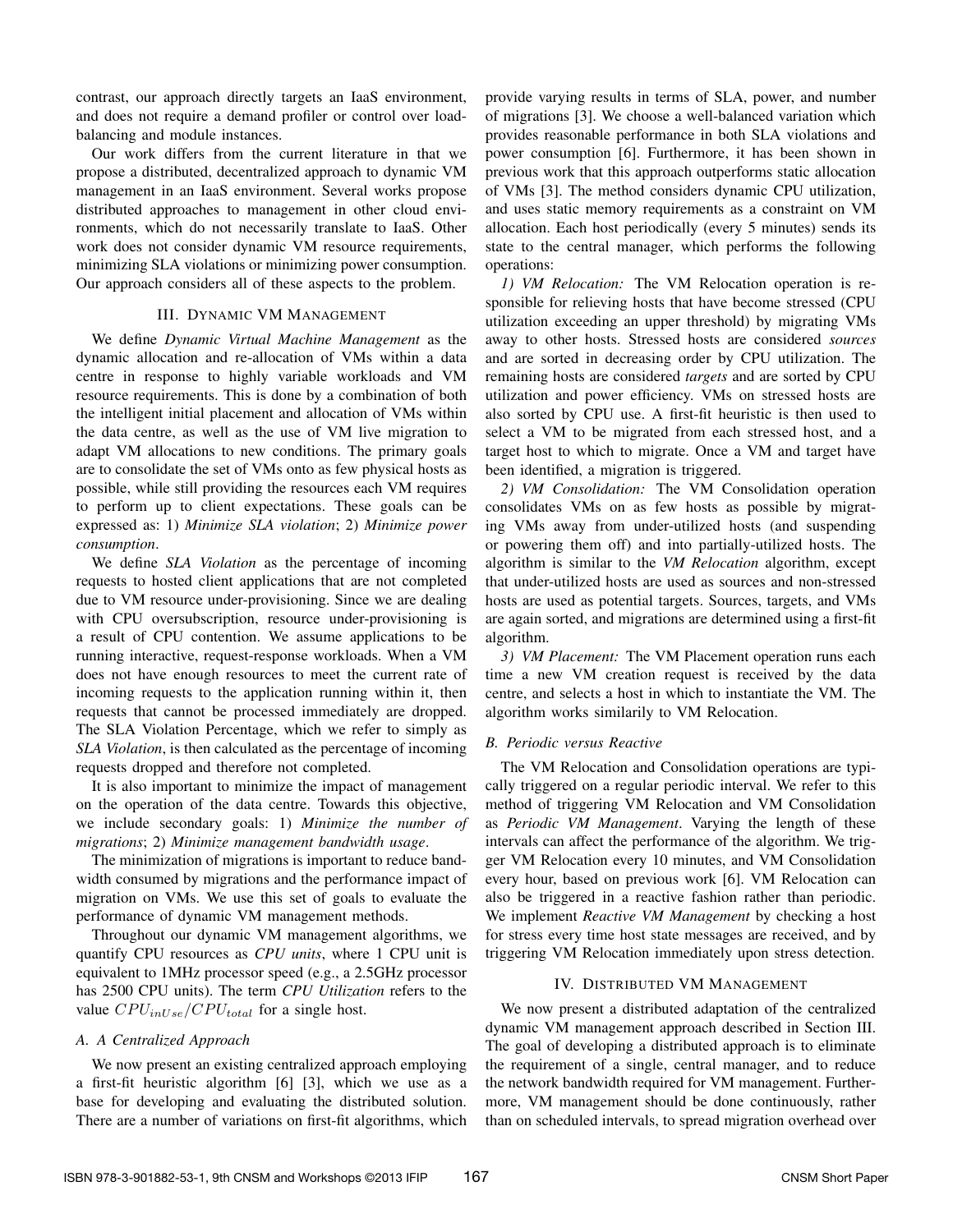time rather than trigger large bursts of migrations. Decision making is moved into individual hosts, which communicate with each other asynchronously with small messages. An Autonomic Manager within each host performs monitoring, checks for stress or under-utilization situations, and triggers VM Relocation or VM Consolidation operations as required. New VMs can be placed within the data centre by triggering the VM Placement operation on any (powered on) host. Each host is either in the active state, in which it is actively hosting VMs, or it is in the inactive state, in which it is in a power-saving mode such as suspended or off. Management operations are initiated with a lightweight *broadcast* message, and each host makes a decision as to whether or not it should participate in the action. The action is then completed with only the set of participating hosts.

The distributed VM management system consists of the following operations:

*1) Monitoring:* Hosts monitor their resource utilization on a periodic interval, every 5 minutes, and performs a check for stress or under-utilization by comparing average CPU utilization over the last 5 monitoring intervals against threshold values. A host is considered *stressed* when its CPU utilization exceeds an upper threshold, and *under-utilized* when it falls below a lower threshold. These situations trigger VM Relocation and VM Consolidation, respectively.

*2) VM Relocation:* When a host is *stressed*, it must relocate one of its VMs to another host to relieve the situation. We refer to this process as *eviction*. Each host performs VM relocation itself, first by locating potential target hosts for VM migration, and then by selecting a VM to migrate and a specific target. A stressed host determines the minimum amount of CPU required to be available on another host to evict one of its VMs and relieve the stress situation, and broadcasts a *Resource Request* message to all other hosts. We conserve bandwidth by sending CPU requirements *only*, as it is a good indication of overall load, and is highly contentious. Each host determines if it can accommodate the minimum request, and if so, responds with a *Resource Offer*. After a specified time period, the evicting host selects a VM and a target host using a first-fit heuristic algorithm, similar to the algorithm in the centralized approach (Section III-A1), and performs the migration. If no hosts respond to the *Resource Request*, then the evicting host must boot an inactive host (suspended or off), if available. Each host maintains a list of inactive hosts, for this purpose. In the event that more than one host triggers a VM Relocation operation simultaneously, it may be the case that both perform their operation with a subset of hosts. In a large data centre, the effect of this is likely to be negligible. Furthermore, if a host fails to evict a VM, and remains stressed, it will retry eviction shortly afterwards.

In order to reduce thrashing between highly utilized hosts, we implement an *relocation freeze*, preventing a host from offering resources for a specified amount of time after the same host evicts a VM. Similarly, if a host offers resources and is chosen as the target, the *relocation freeze* prevents it from evicting a VM for a specified time period. This mechanism helps to reduce unnecessary migrations, and tuning the *relocation freeze* time parameter enables trading a lower migration count for increased SLA violations.

*3) VM Consolidation:* When a host is *under-utilized*, it is desirable to migrate its VMs to other hosts and shut it down. However, there may be other hosts which are better candidates for shutting down. For example, selecting the host with the lowest utilization increases the probability that a host will successfully shut down. We therefore introduce a *Shutdown Selection* process to select the most appropriate host for shut down.

When a host detects that it is *under-utilized*, it triggers a *Shutdown Selection* operation and broadcasts its intent to shutdown and current CPU utilization to all hosts. Any host that has a lower CPU utilization or worse power efficiency responds, indicating that it is a candidate for shutting down. The original, triggering host selects the candidate host (which includes itself) first by power efficiency, and then by CPU utilization (favouring lower power efficiency and lower CPU utilization). This host is selected as the *winner*, and all hosts are notified of the outcome. The *winner* host then attempts to find migration targets for *all* of its hosted VMs by sending a *Resource Request* message and collecting *Resource Offers*, as in the *eviction* process. It differs, however, in that it will only perform migrations if it finds target hosts for *every* hosted VM. Otherwise, the shutdown is cancelled, as migrating hosts without shutting down will only serve to increase the likelihood of target hosts becoming stressed without gaining any reduction in power consumption. If VMs are successfully migrated, the host powers off.

In order to control the frequency of host shut downs, we add a *shutdown freeze* time during which no host can attempt shut down after a Consolidation operation has taken place, similar to the *relocation freeze*. Controlling the *shutdown freeze* time has the effect of trading power consumption for SLA performance.

*4) VM Placement:* The VM Placement operation is triggered whenever a new VM arrives at the data centre and must be placed on a host. It is performed in the same manner as VM Relocation, except that the result is a new VM instantiation rather than a migration. Any host can perform the VM Placement operation; no central placement controller is required.

One of our goals in developing a distributed dynamic VM management system was to reduce the amount of bandwidth used for VM management. The centralized system transmits host state data from each host on a regular interval, regardless of whether or not that data is required at the time. Each message contains the resource utilization of each hosted VM (vector (cpu, memory, bandwidth, storage)). We assume each individual resource value to be 4 bytes in size, combining for a total of 16 bytes. The distributed system attempts to send data only when required. Many messages contain no payload data, while others contain only a single value, such as the *Resource Request* and *Shutdown Selection* messages. Messages that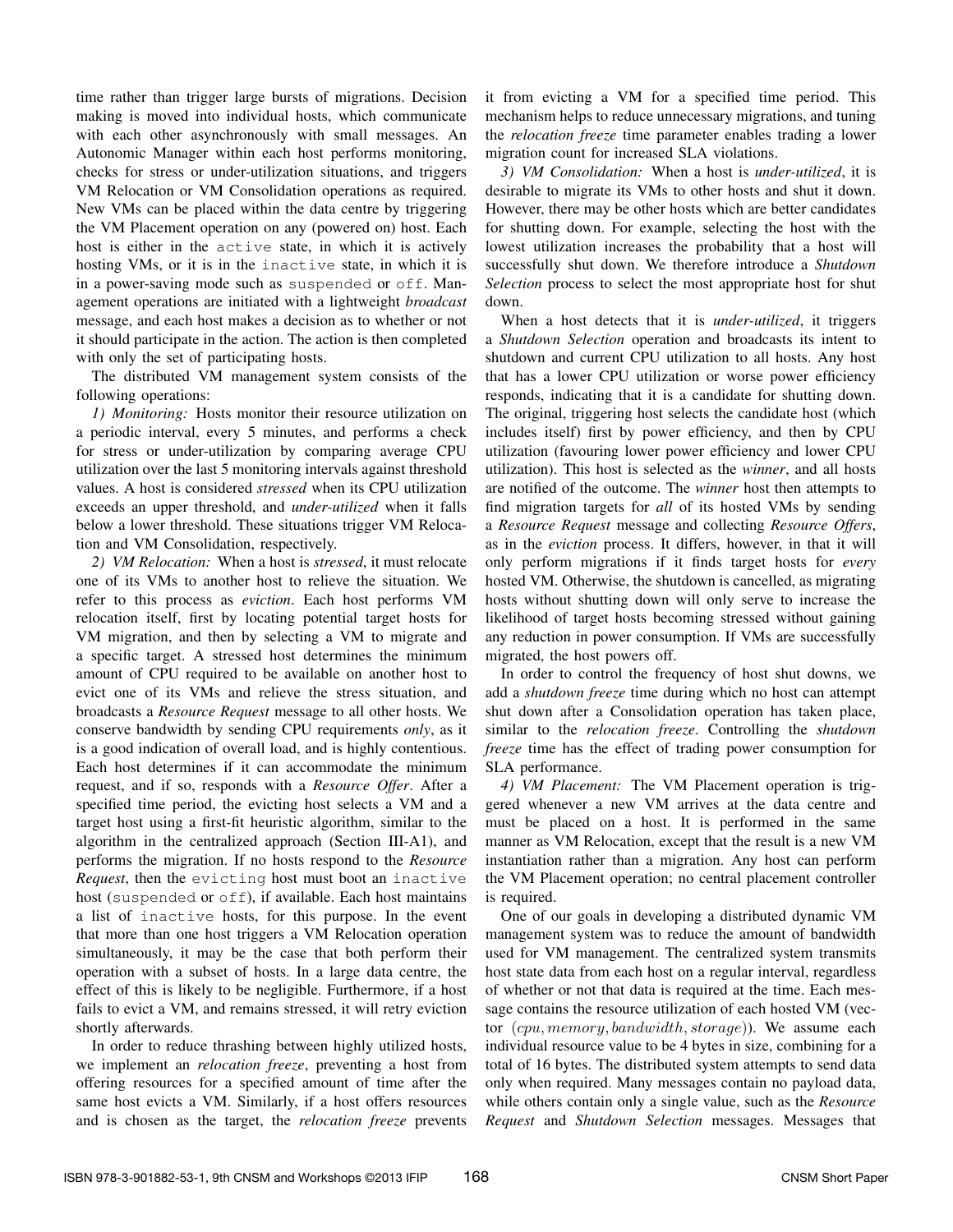contain full resource data contain only a *single* resource vector. In the case of *broadcast* messages, we total each time the message is received, rather than simply considering it as equivalent to a single message.

## V. EXPERIMENTS

In this section, we will evaluate our distributed approach through conducting a set of experiments using an open source simulation tool, DCSim [7] [13]. We compare the distributed approach with two forms of centralized management, namely, *periodic* and *reactive*. We report the following metrics:

*Number of Migrations:* The number of migrations triggered during the simulation.

*Power Consumption:* Power consumption is calculated for each host, and the total kilowatt-hours consumed during the simulation are reported.

*SLA Violation (SLA V):* SLA Violation percentage as defined in Section III. We also include a migration overhead penalty of 10%, applied to VMs during migration [14].

*SLA Violation Duration (SLA Duration):* The total amount of time that all VMs spent in a state of SLA violation.

*Management Bandwidth Usage:* The total amount of bandwidth used for VM management messages. Message sizes are calculated as defined in Section IV.

### *A. Setup*

Our simulated data centre consists of 200 host machines, of two types: 4 cores/8 GB RAM, and 8 core/16GB RAM. We define three different VM sizes: 1 vcore (virtual core) with 1500 CPU shares/512MB memory; 1 vcore with 2500 CPU shares/512MB memory; and 2 vcores with 2500 CPU shares each/1GB memory. Hosts are modelled to use a workconserving CPU scheduler, as available in major virtualization technologies. VMs are assigned CPU shares in a fair-share manner, and memory is statically allocated. We model a set of interactive applications running within the data centre, with each VM running a single application. VMs arrive and depart the system throughout the experiment, and exhibit dynamic resource requirements driven by real workload traces (the *ClarkNet*, *EPA*, and *SDSC* traces [15], and two job types from the *Google Cluster Data* trace [16]). We compute a normalized rate of requests from the traces, with the CPU resource requirements of VMs calculated as a linear function of the current rate. VMs arrive at a changing rate, and terminate after about 1 day. The total number of VMs in the system varies daily, using randomly chosen values uniformly distributed between 600 and 1600. All results are averaged over 10 experiments.

## *B. Evaluation*

We now compare the performance of distributed VM management with that of the centralized approach. The operation and performance of the distributed VM management system can be fine-tuned through the manipulation of the *relocation freeze* and *shutdown freeze* durations discussed in Section IV. We evaluated six combinations of tuning parameters,

|                | Migs  | Power   | SLA V. | SLA Dur.   | Man BW |
|----------------|-------|---------|--------|------------|--------|
| Dist. Pwr      | 11524 | 5072kWh | 0.113% | 25.87 days | 10.8GB |
| Dist. SLA      | 9091  | 5352kWh | 0.043% | 11.36 days | 11.0GB |
| Periodic       | 10261 | 5056kWh | 0.109% | 26.58 days | 38.0GB |
| Reactive       | 12508 | 5121kWh | 0.059% | 15.42 days | 38.1GB |
| <b>TABLE I</b> |       |         |        |            |        |

DISTRIBUTED VS CENTRALIZED RESULTS

and have chosen two configurations for comparison. The complete results of the tuning parameter evaluation have been omitted due to space constraints. We compare the centralized algorithms against a distributed configuration with very good SLA performance (*Dist. SLA*) and one with very good power performance (*Dist. Pwr*). We compare against the *Periodic* and *Reactive* versions of the centralized system, as defined in Section III-B. Table I presents the average results over 10 simulations.

The *Reactive* centralized management system provides improved SLA performance when compared to *Periodic*, at the expense of power and migrations. This is due to the fact that it responds immediately to stress situations, triggering VM Relocation as soon as one is detected. *Distributed Power* achieves similar power consumption and SLA violation performance to *Periodic*, at the cost of a slight increase in migrations. It is expected that there should be a trade-off involved in using a distributed version, as it uses only partial knowledge to perform management operations. *Distributed SLA*, on the other hand, achieves reduced SLA violations when compared to all other systems, as well as a greatly reduced number of migrations. It does so at the expense of an increase in power consumption though. Both distributed versions offer about a 71% reduction in management bandwidth usage, falling in line with our goals for distributed VM management.

## VI. CONCLUSIONS AND FUTURE WORK

We present a distributed VM management system, adapted from an existing centralized system. The goals of the approach were to replicate the SLA and power performance of the centralized system, while eliminating the central manager and reducing the bandwidth consumed by management. Through evaluation with a simulation tool, we have shown that the distributed approach can in fact achieve these goals, although there is always a trade-off to be made between number of migrations, SLA violation and power. Furthermore, the distributed system can be tuned to favour SLA or power, to suit the requirements of the data centre operator. In all cases, the distributed system provided a reduction in management bandwidth usage. To our knowledge, this is one of the first works to present an entirely distributed solution to this problem.

There are a number of possible directions for future work. Most importantly, broadcast messaging could be replaced by a different communication method or overlay network to attempt to further reduce management bandwidth usage. Hosts could be split into smaller multicast groups, with a new mechanism introduced to communicate between them only when necessary. Furthermore, consideration of the topology of the data centre may drive the design of algorithms as well as impose constraints on VM placement.